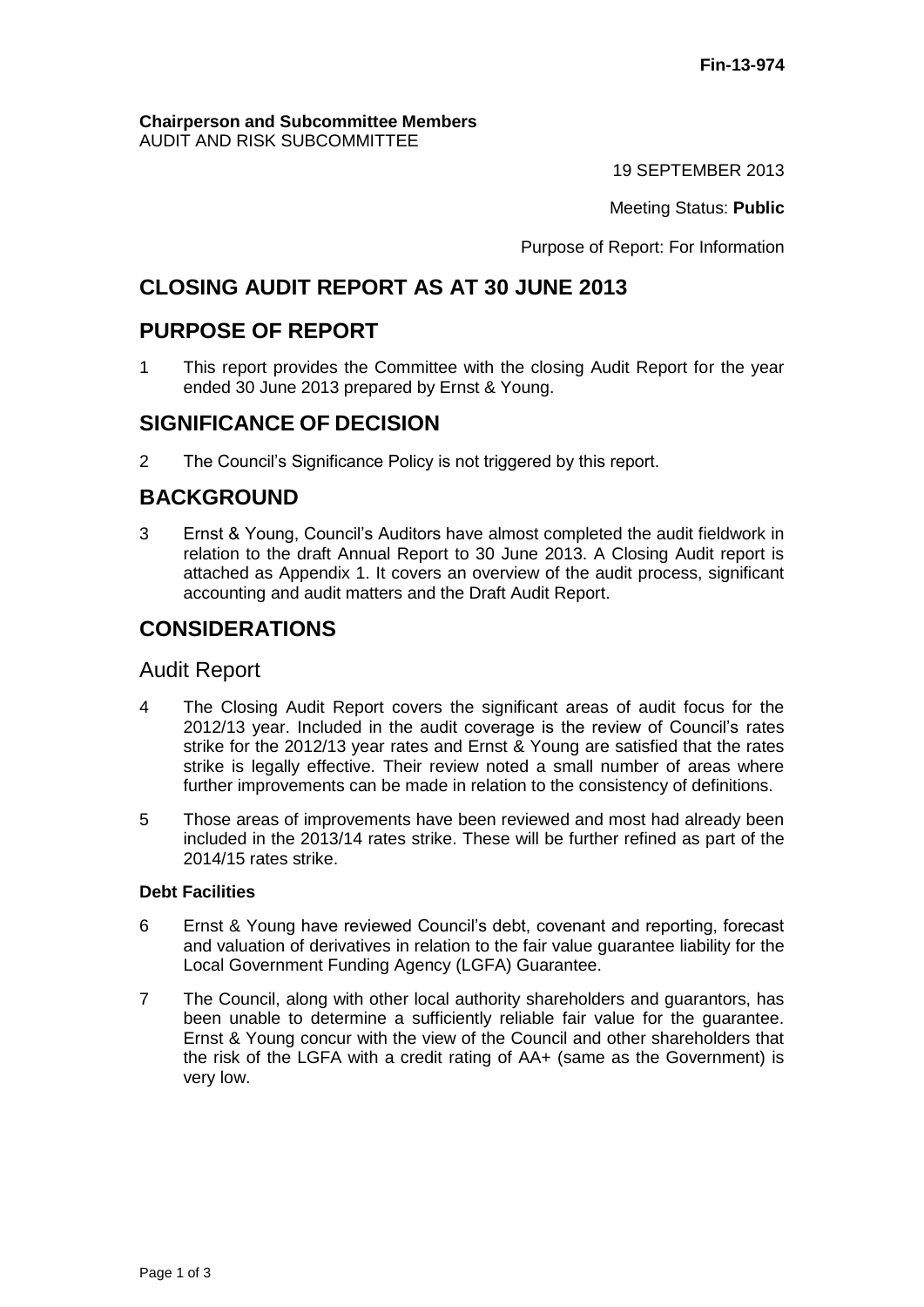#### **Carrying value of property plant and equipment**

8 Ernst & Young have identified \$1.013 million of completed capital works that should have been capitalised as at 30 June 2013. These have been adjusted by management and included in the Draft Annual Report. The financial management team will carry out a monthly review in future to ensure that all work in progress is capitalised on a timely basis.

#### **Financial Statement Closure Process**

9 Improvements to the Financial Statement close process that have been identified will be instigated for the 2013/14 Annual Report process. Ernst & Young have noted that based on their review of the 2013 year end financial statements and their dealings with key financial staff around the audit that there has been improvement in the Council's efficiency and timeliness and dealing with stale items (provisioning for debtors) and timely review.

#### **Legislative Compliance**

10 Ernst & Young have reviewed Council's compliance with the relevant legislation. They are aware of two reported legislative breaches during the year which have been previously reported to the Audit & Risk Subcommittee. Ernst & Young have reviewed the documentation in relation to those breaches and are satisfied that they are not material in terms of the context of the audit.

#### **Provisions and Contingent Liabilities**

11 At the time of writing their closing report Ernst & Young were still in the process of auditing contingent liabilities. Riskpool have confirmed that there is no known exposure to additional mutual liabilities (shared Council liabilities) for the Council for the 2013/14 year and that there are no incurred but not reported (IBNR) provisions that should be included by the Council as at 30 June 2013.

#### **Summary of recommendations previously raised**

12 The issues previously raised and the action that has been taken on them are listed in Appendix C in the Closing Audit Report. All items have either been completed or in progress with processes in place to ensure that they are fully addressed.

#### **Summary of Audit Differences**

- 13 The summary of audit differences includes differences identified by Ernst & Young that have been agreed and adjusted in the Draft Annual Report. There may be further differences that are identified as part of the completion of the audit that will be discussed and agreed between the auditors and management.
- 14 The significant accounting and audit matters cover the areas of audit focus and audit conclusions. Any outstanding issues will be included in an Audit Management Report which will be prepared by Ernst & Young following the adoption of the audited Annual Report by Council. The Audit & Risk Subcommittee will review this report when received and also review the action to be taken by management on any significant issues in relation to audit recommendations raised.

## Financial Considerations

15 Financial issues have been covered as part of this report.